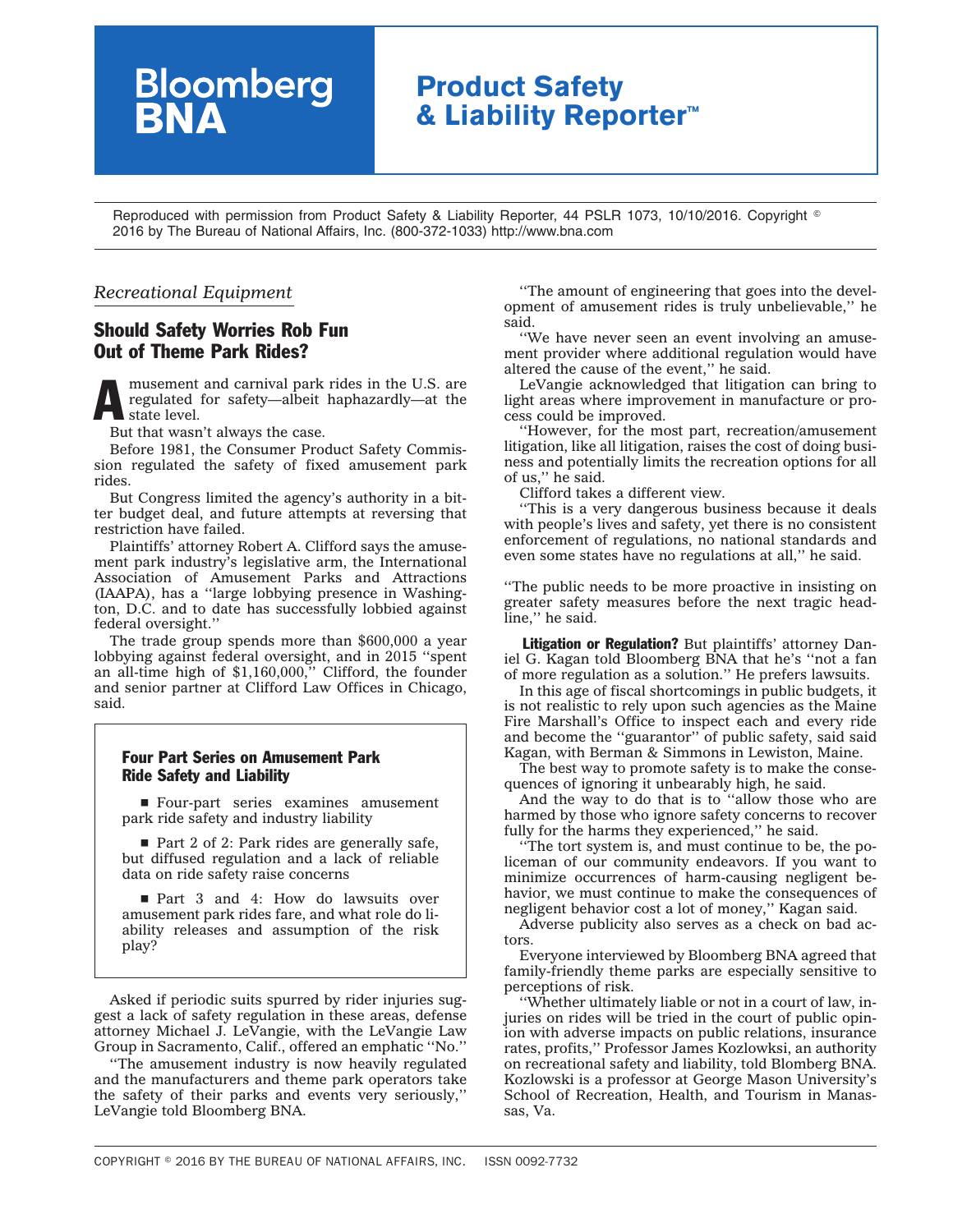# Recent Amusement Park Ride Accidents

Recent Amusement Park Ride Accidents:

■ Boy killed in August while riding on a waterslide at the Schlitterbahn Waterpark in Kansas **City** 

 $\blacksquare$  Three children injured in August after falling out of a of a Ferris wheel at a county fair in Greeneville, Tenn.

■ Boy falls from roller coaster in August at SoakZone amusment park in Ligonier, Pa.

Girl injured on a carnival ride in May in Omaha, Neb.

 $\blacksquare$  Six injured on amusement park ride in August at Ocean Beach Park in New London, Conn.

Are States Filling the Safety Gap? As far as the regulatory structure that exists, the void in federal oversight over fixed amusement park rides has somewhat been filled by the states.

But the results are uneven.

Cameron Jacobs, IAAPA's media relations manager, said as a general matter that amusement park rides operated by its members are inspected for safety each day before any guest steps on board.

Inspections—whether they be voluntary or mandatory— typically involve mechanical, electrical, and operational inspections.

Rides are also inspected in accordance with the guidelines outlined by the attraction manufacturer, which can lead to additional detailed inspections and specialized maintenance procedures on a weekly, monthly, or annual basis, he said.

Currently 44 of 50 states regulate amusement parks, according to the IAAPA.

The six states without state oversight—Alabama, Mississippi, Montana, Nevada, Utah and Wyoming contain ''few, if any amusement parks,'' the industry group says.

But Clifford, the plaintiffs' attorney, said the ''patchwork'' state laws that govern amusement park safety and the inconsistent enforcement of those laws is a ''real problem.''

Some states only exercise minimal oversight, such as requiring operators to carry insurance, Clifford said.

And the abilities of each state to monitor its laws are often hampered by financial and personnel constraints, he said.

He singled out Utah as a special concern, because a state law, the Amusement Park Rider Responsibility Law, statutorily establishes that riders of ''sufficient age and knowledge'' assume the risks of injury at amusement park rides.

''This type of law is particularly disturbing because visitors have no way of knowing the maintenance and upkeep of these type of complicated vehicles that can project people reportedly with unexpectedly high G-forces,'' Clifford said.

Florida is ''somewhat of an anomaly,'' Clifford said, because state inspectors are responsible for examining rides except for those in parks that employ more than 1,000 people.

Parks like Walt Disney World, Universal and Sea World are required to hire their own full-time inspectors, he said.

Florida and perhaps as many as a dozen more states also do not require theme parks to report injuries unless a fatality is involved or the injured rider is immediately hospitalized for at least 24 hours, he said.

On the other hand, New Jersey and Pennsylvania are two of the ''toughest states'' in promoting safety because they have state-trained inspectors and engineers who routinely inspect rides, he said.

Defense attorney Jordan Lipp, a partner at Davis, Graham & Stubbs in Denver, told Bloomberg BNA that in his home state the Colorado Department of Labor and Employment, Division of Oil and Public Safety (OPS), is responsible for regulating amusement rides.

Under OPS regulations, amusement rides must be inspected annually by certified inspectors, the operators must perform daily inspections, the operators must report certain events / injuries to OPS, and must maintain certain levels of insurance, he said.

Every state varies in its regulations of rides and its enforcement of those regulations, Lipp said. ''And, there are certain rides, depending upon the state, that remain unregulated.''

According to Kozlowski, a trend toward innovation in the industry—in a bid to to create more challenging ''thrill'' rides or a higher and faster roller coaster—is presenting significant challenges for state safety regulators.

There are, however, international ride standards promulgated by ASTM International. Many states incorporate those standards in their regulations, he said.

Should Patrons Worry About Safety? Do patchwork regulations and shifting media interest leave consumers vulnerable?

Yes, Clifford said, ''Consumers should be very concerned about amusement park ride safety.''

''As proactive as one may be in being careful, the large volume and consistent use of these rides does not allow for routine safety checks,'' he said.

Clifford said new rides present their own set of safety concerns.

On new rides, ''pinch points'' or ''zones of danger'' are not readily apparent from the drawing board, he said.

Only after new rides are opened and go through public testing do certain design flaws become apparent, he said.

''Amusement park owners and operators should not hype the opening of a new ride before fulfilling their obligations to thoroughly test it for possible flaws not seen in the diagrams and plans,'' he said.

Safety is paramount, but we must also be sensitive to the role small-town fairs play in Maine and across the U.S., Kagan, the plaintiffs' attorney, said.

''Yes, of course, consumers should be concerned about ride safety,'' but whether that means they should ''deprive themselves and their families of these experiences, only they can decide,'' Kagan said.

''Making public the safety inadequacies in midways and carnival rides is a necessary and critical step to changing the haphazard culture that some midway and carnival ride operators bring to the industry,'' Kagan said.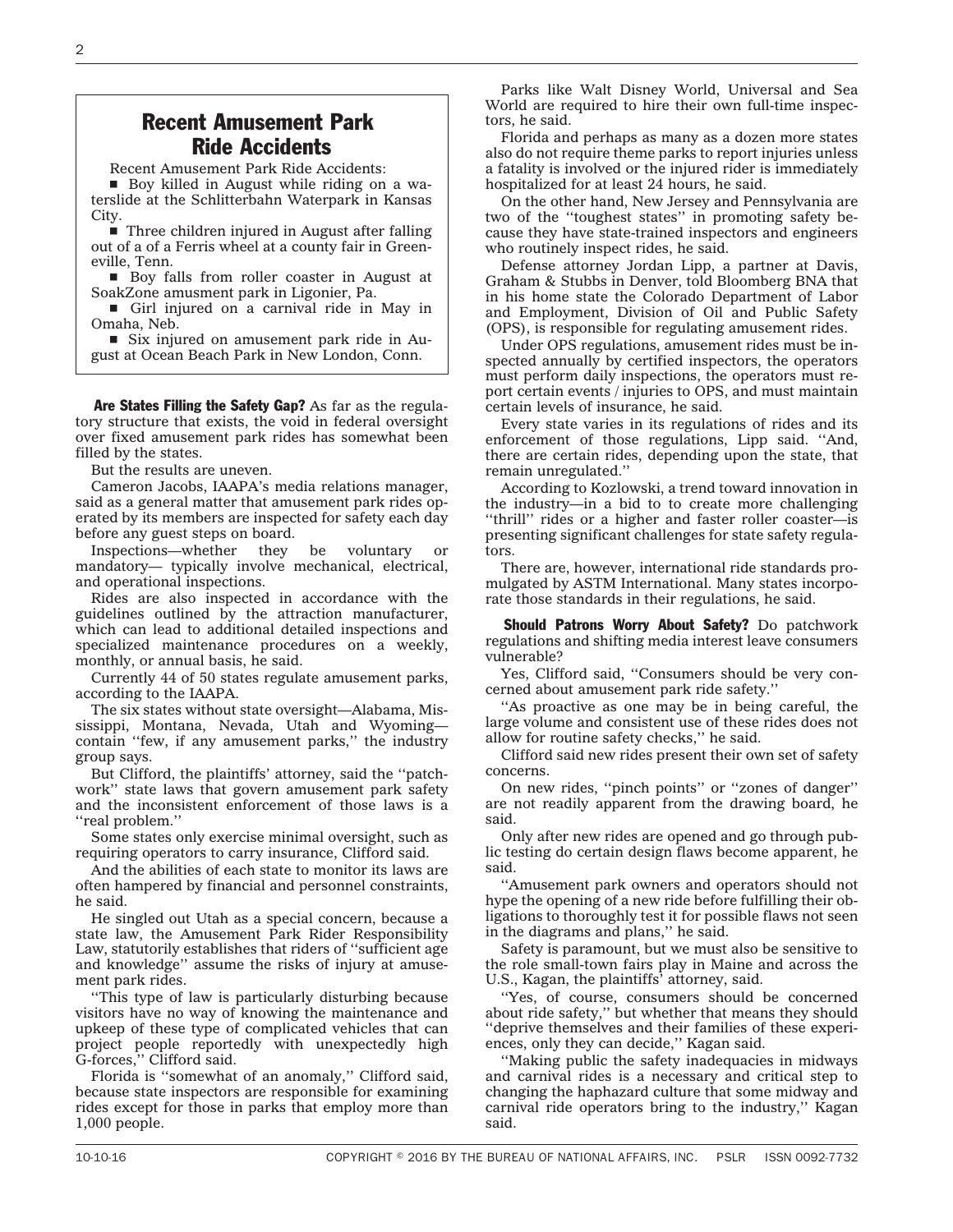

''But at the same time it is sad, because midways and carnival rides are part of our culture, nationally and locally,'' he said.

''The way to assure that rides are as safe as they are fun is to make it financially untenable for operators to do otherwise,'' he said.

''Many of these operations are asset-poor, so those who hire them for local fairs and events should force them to have adequate insurance,'' he said. ''Insurers will act with self-interested oversight of the operators they insure, in order to hold down their exposure to losses."

The insurers will teach their insureds how to run their businesses safely, he said. ''Those who do not learn will find themselves uninsurable, which in turn means they will go out of business.''

''It all starts with holding the operators financially accountable for the harms they cause,'' Kagan said.

LeVangie, the defense attorney, said that most litigation against theme parks involves relatively minor injury allegations.

''The significant injuries and deaths recently in the media are not indicative of the litigation seen on a regular basis,'' he said.

And the recent tragic news stories concerning accidents involving amusement rides will ''assuredly increase the industry's ongoing efforts to continually improve ride safety while assuring an exciting product,'' LeVangie said.

What About Traveling Carnival Rides? Kozlowski said he is more concerned about traveling carnival rides than fixed amusement park rides at major theme parks.

''Unlike a theme park, changing environmental conditions associated with traveling carnival rides put added stress on equipment maintenance'' and small operators have problems retaining qualified personnel, he said.

By comparison, for large theme parks ''ride safety is of paramount importance in order to stay profitable and remain in business,'' Kozlowski said.

Clifford, the plaintiffs' attorney, said traveling carnival rides are especially difficult to monitor because of their transient nature.

They operate from ''the moment they are set up until they stop without adequate inspection during what could be up to two weeks of constant use,'' he said.

LeVangie said traveling rides vary greatly ''but in general are very safe.''

However, the nature of traveling carnivals and fairs, and their rides, results in repeated assembly and disassembly of attractions, which creates a ''higher risk for error'' than seen in a location-based amusement attraction, LeVangie said.

Lipp disagreed with his defense colleague, saying traveling rides may actually offer an advantage over fixed rides in terms of safety.

Because these temporary rides get broken down and reassembled each time, inspectors can see the inside of a ride to see if there are internal issues that otherwise would not be visible, he said.